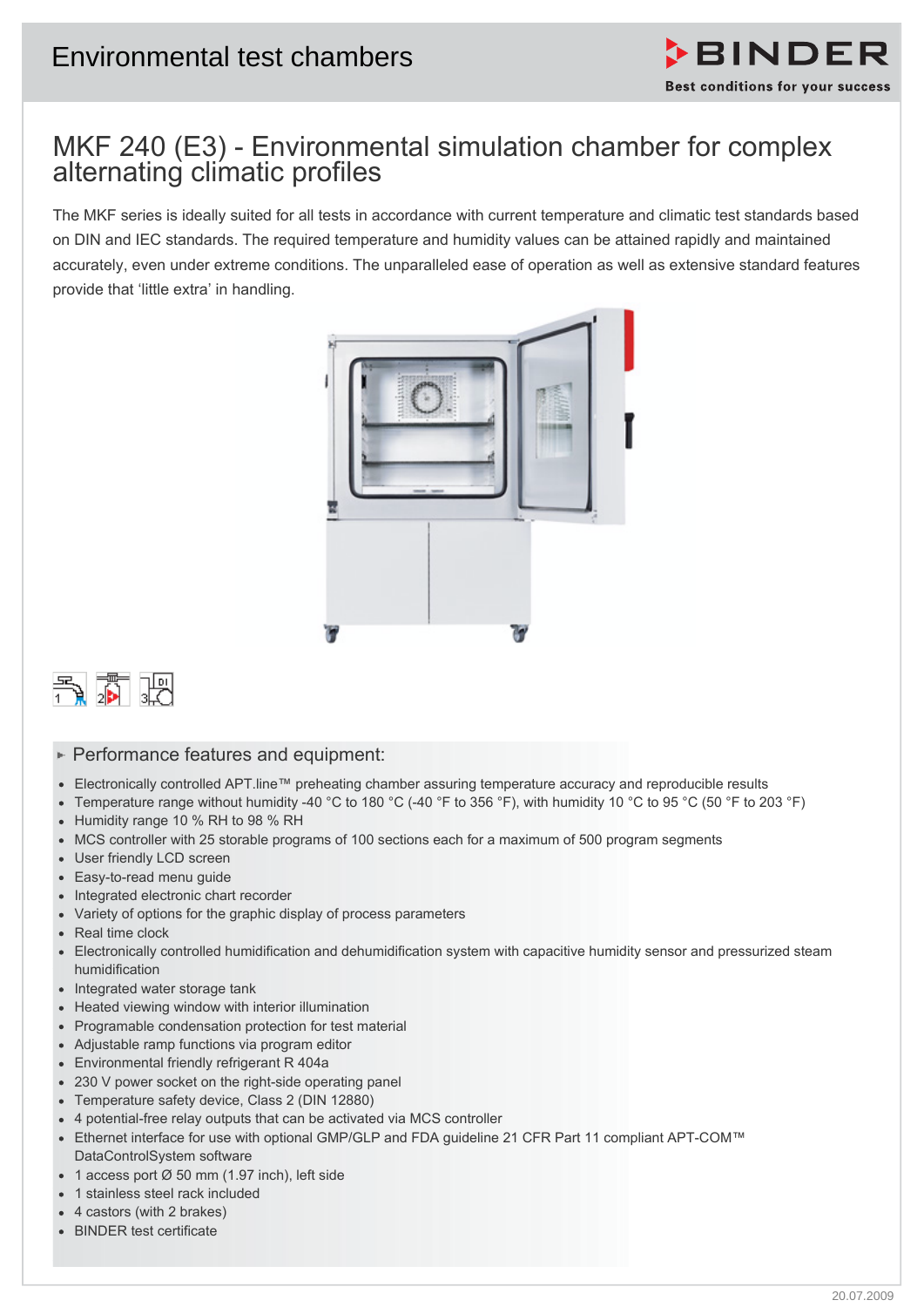# **Environmental test chambers**

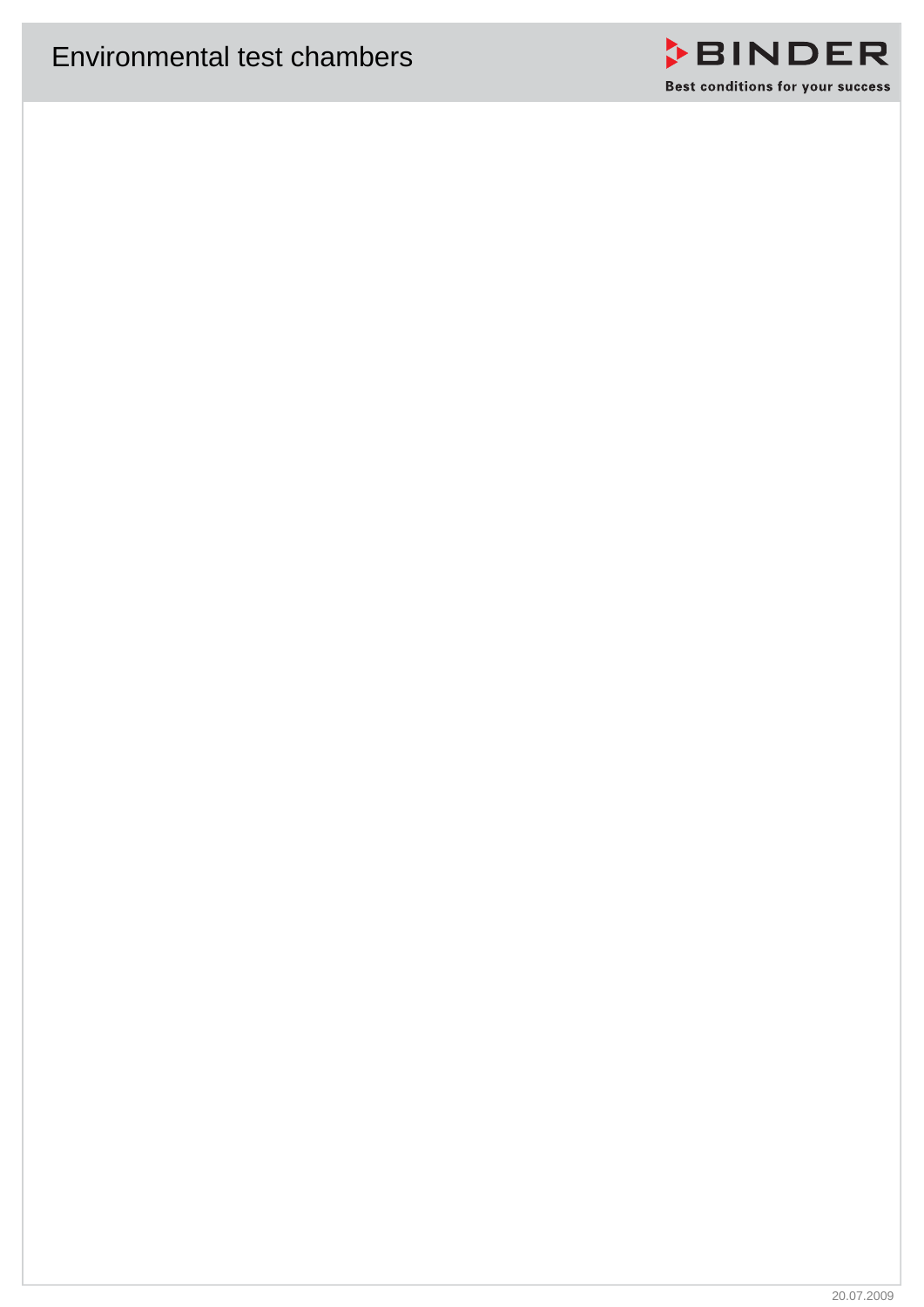### Technical specification MKF 240 (E3)

 $\sqrt{2}$ 

|                                                                          | MKF 240 (E3)          |
|--------------------------------------------------------------------------|-----------------------|
| <b>Exterior dimensions</b>                                               |                       |
| Width (mm/inch)                                                          | 1130 / 44.5           |
| Height (incl. castors) (mm/inch)                                         | 1713/67.4             |
|                                                                          |                       |
| Depth plus 54 mm door handle (mm/inch)                                   | 946 / 37.2            |
| Wall clearance rear (mm/inch)                                            | 100/3.9               |
| Wall clearance side (mm/inch)                                            | 160/6.3               |
| Viewing window width (mm/inch)                                           | 508 / 20.0            |
| Viewing window height (mm/inch)                                          | 300/11.8              |
| Number of doors                                                          | $\mathbf{1}$          |
| Interior dimensions                                                      |                       |
| Width (mm/inch)                                                          | 735 / 28.9            |
| Height (mm/inch)                                                         | 700 / 27.6            |
| Depth (mm/inch)                                                          | 443 / 17.4            |
| Interior volume (I/cu.ft.)                                               | 228/8.0               |
| Racks (number standard/max.)                                             | 2/6                   |
| Load per rack (kg/lbs.)                                                  | 30/66                 |
| Permitted total load (kg/lbs.)                                           | 70 / 155              |
| Weight (empty) (kg/lbs.)                                                 | 360/773               |
| Temperature data (without humidity)                                      |                       |
| Temperature range ( $^{\circ}$ C / $^{\circ}$ F)                         | -40 - 180 / -40 - 356 |
| Temperature fluctuation without humidity $(±$<br>$^{\circ}$ C)2)         | $0.1 - 0.5$           |
| Temperature variation without humidity (±<br>$^{\circ}$ C)2)             | $0.5 - 2.0$           |
| Average heating up time acc. to IEC<br>60068-3-5 (K/min.) 1)             | 5                     |
| Average cooling down time acc. to IEC<br>60068-3-5 (K/min.) 1)           | 5                     |
| Heating up time from -40 °C to 180 °C /<br>-40°F to 356°F (min.) 3)      | 45                    |
| Cooling down time from 180 °C to -40 °C /<br>356°F to -40°F (minutes) 3) | 98                    |
| Max. heat compensation (W) 5)                                            | 2800                  |
| Climatic data                                                            |                       |
| Temperature range (°C/°F)                                                | 10 - 95 / 50 - 203    |
| Humidity range (% RH)                                                    | $10 - 98$             |
| Humidity fluctuation $(\pm \% RH)$ 2), 4)                                | $0.5 - 3.0$           |
| Dew point temperature range (°C)                                         | $5 - 94$              |
| Max. heat compensation (W) 5)                                            | 300                   |
| Electrical data                                                          |                       |
| Housing protection acc. to EN 60529                                      | <b>IP 20</b>          |
| Nominal voltage (±10 %) 50 / 60 Hz (V)                                   | 400 $3N~$             |
| Nominal power (kW)                                                       | 5.1                   |

**Temperature-humidity chart**



**BINDER** 

A: Standard Climate range / B: Discontinuous range

**Heating - up rate**







**Heat Compensation**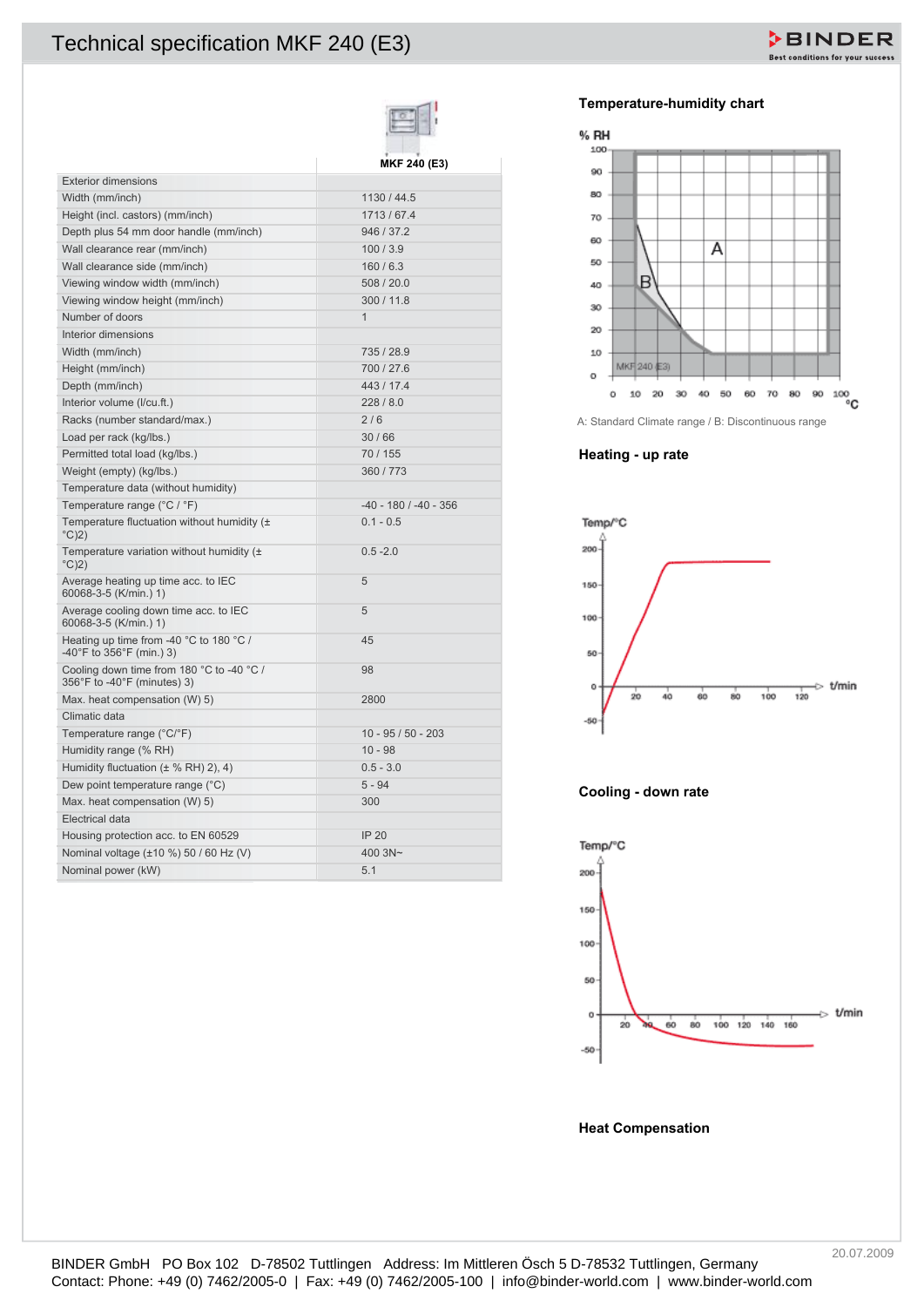



모 ĥ  $\vert$ 1  $=$ m 10

1. Tap water [municipal] with a max. hardness of 8.0° dH = 1.4285 mmol/l. (The hardness can be established from the water analysis of your water supplier.)

2. We recommend the BINDER Pure Aqua Service for longer maintenance intervals, regardless of water quality.

3. Demineralized or deionized water available at the customers location.

1) Lower values are valid at an ambient temperature of max. 25 °C (77 °F)<br>2) Depending on the set-point<br>3) to 98% of the set-point<br>4) Upon door opening > 1.5 % RH, recovery time approx. 20 min.<br>4) Upon door opening > 1.5 %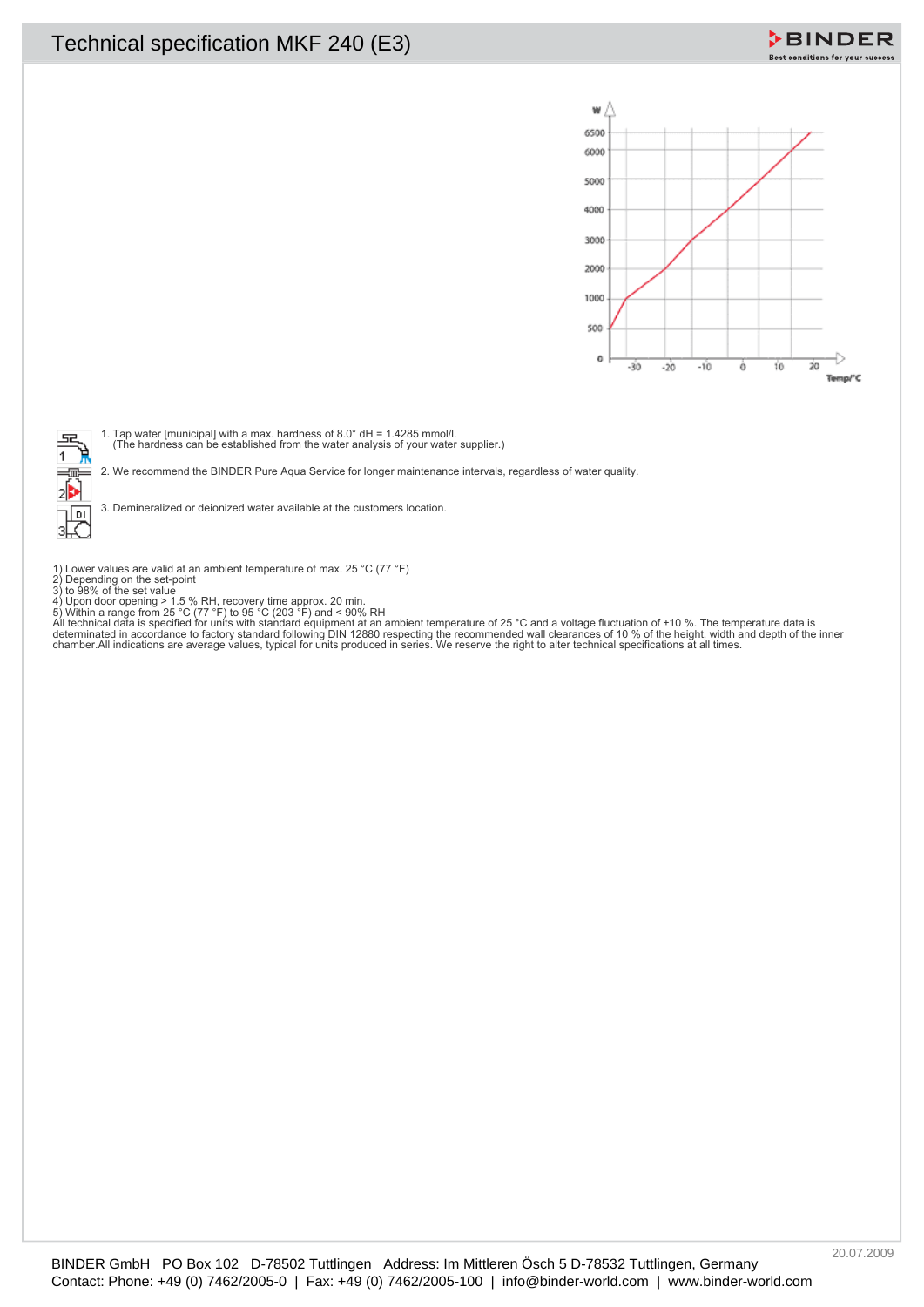#### Options and accessories MKF series





► Notch-type access port in door

Provide easy connection of cables to test specimens and facilitate loading and unloading of the chamber. Doors have access ports measuring 100 x 35 mm (4 x 1.4 inches), which can be sealed with the included silicon plugs.



► Reinforced rack

To ensure safe and stable storage of heavy test specimens. Stainless steel, with 1 set of securing elements (4 pieces), max. load 70 kg (154 lbs.)



► Specimen temperature measurement

Additional flexible PT 100 temperature sensor for precise temperature measurement of the specimen with digital temperature display. Recording of measured data possible via Ethernet or RS 422 interface.



 $\blacktriangleright$  External fresh water supply set

External fresh water supply set consits of fresh and waste water canister, cabling and pump.



► BINDER Pure Aqua Service

Our efficient, flexible water purification system delivers top water quality and extends the maintenance period. Special feature: Our system uses a disposable purification cartridge and also has a water quality indicator.